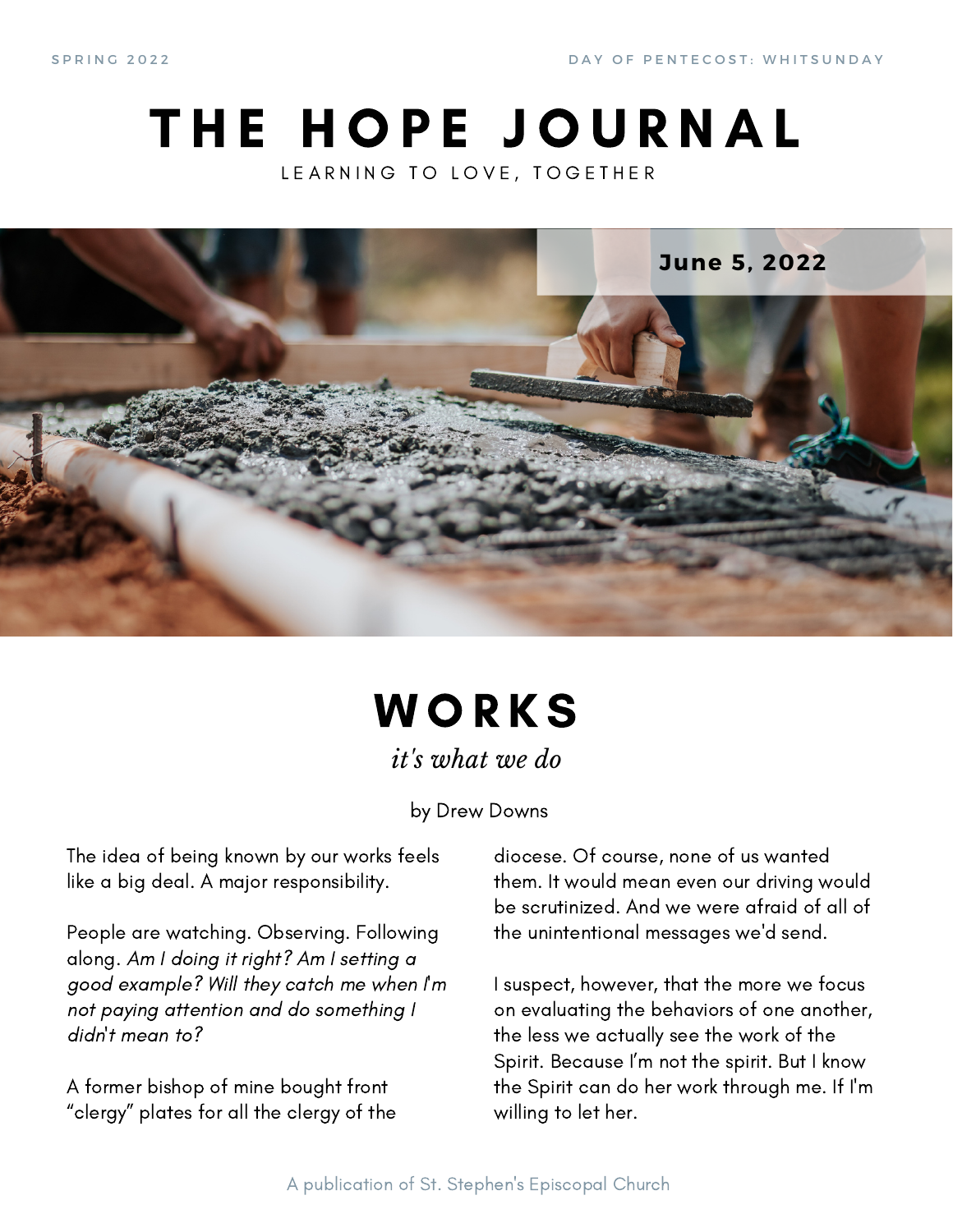# EASTER

*Spring 2022*

### WHAT'S GOING ON

*"You know we've got to find a way To bring some loving here today*". -Marvin Gaye

Disciples, Apostles, and Saints!

This week we celebrate the second biggest feast of the church year. A feast so important it gets two names! The church calls it Day of Pentecost: Whitsunday. We know it simply as Pentecost.

Obviously, number one is Easter. But from very early on, Pentecost took on a sort of companion relationship to Easter. They even patterned the liturgy for the day to match the vigil, offering it as a secondary baptism day, and making the whole thing feel like a second Easter.

While the biblical stories we read for Easter and Pentecost are very different, what connects the two thematically is God's in-breaking. Certainly there are other stories of God doing remarkable things. And arguably, more spectacular things. But in these two events, we have God changing the order of creation itself to widen the circle.

In Jesus we have the vehicle of connection with God. And in his resurrection, we have the opportunity to continue that connection, even in death. But in Pentecost, we get the keys to the vehicle. We've had our driver's ed. The license is issued. Now it's up to us to turn the ignition and make it go.

And just like driving around town, there are people who think they aren't ready. There are people who are way too confident in their ability. And there are people who really ought to let someone else drive them. But the point isn't our skill at driving. The work is connecting with God and one another. Just doing it.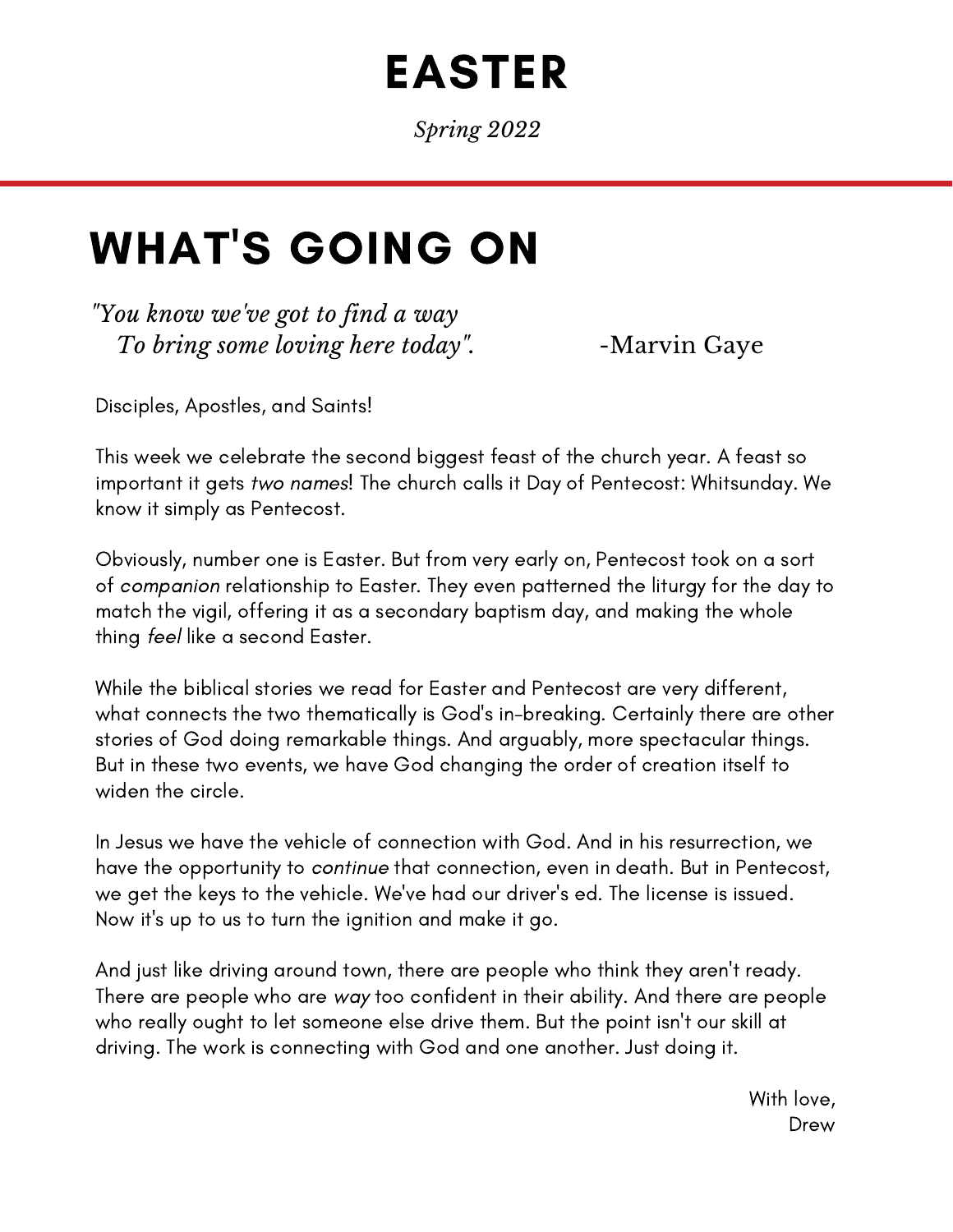## EASTER

*Spring 2022*

# FOR SUNDAY

*Day of Pentecost: Whitsunday*

June 5, 2022

#### Collect

Almighty God, on this day you opened the way of eternal life to every race and nation by the promised gift of your Holy Spirit: Shed abroad this gift throughout the world by the preaching of the Gospel, that it may reach to the ends of the earth; through Jesus Christ our Lord, who lives and reigns with you, in the unity of the Holy Spirit, one God, for ever and ever.

Amen.

#### Reading

From John 14:8-17 (25-27)

"Very truly, I tell you, the one who believes in me will also do the works that I do"

#### Reflection

Each Sunday toward the beginning of the service of Holy Eucharist (or toward the end of Morning Prayer) we pray The Collect of the Day. A collect is a kind of prayer. And this week we get a choice between two collects. And it is kind of fitting.

The first one, which I've included above is a prayer about the world and the Holy Spirit's agency in it.

The second option is to speak of the Spirit coming to the disciples to empower them.

As a priest and leader of worship, I often lean toward the latter option. It fits with the sense we have of this day and of the distinctness of our calling. But this year, I felt a